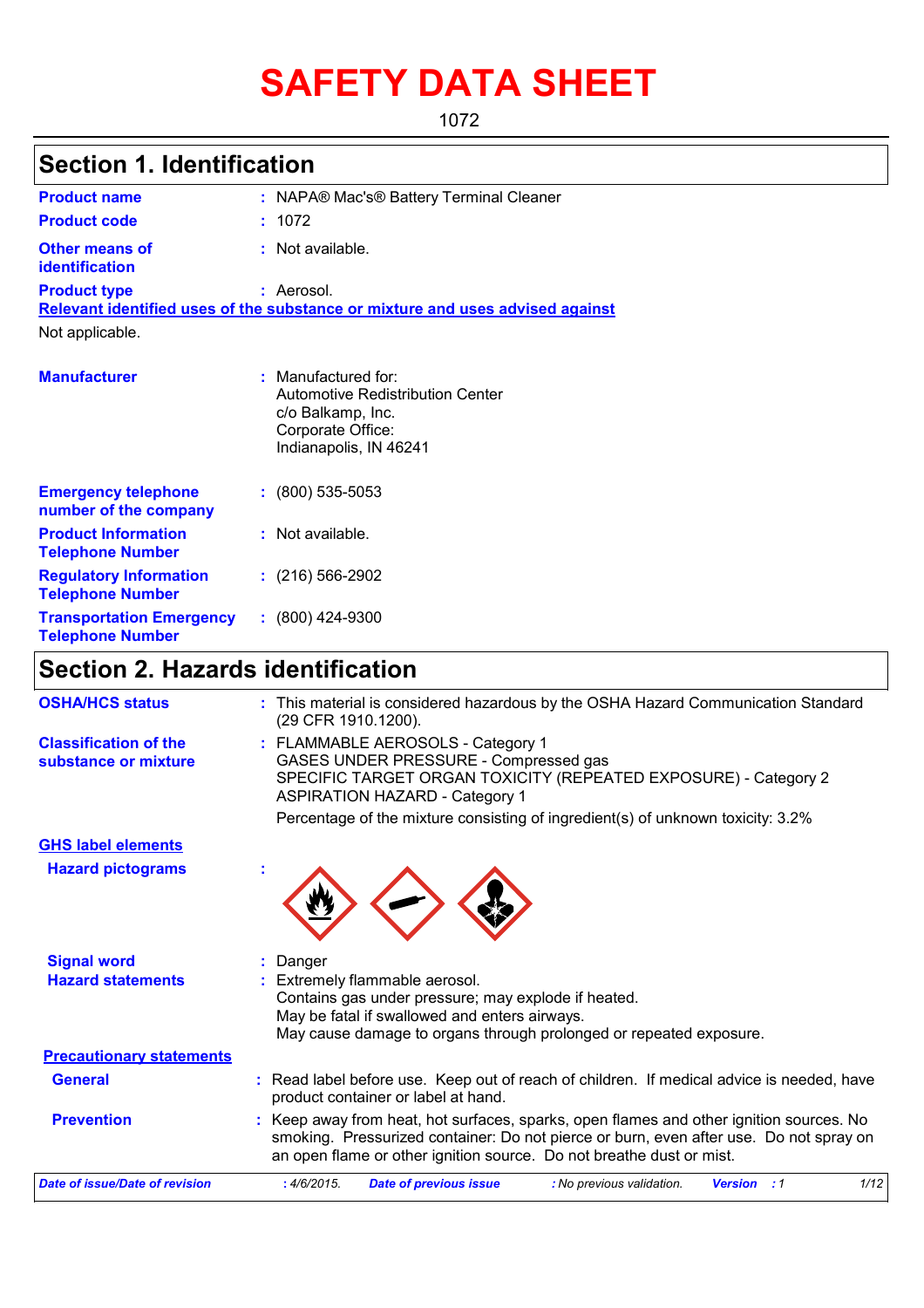## **Section 2. Hazards identification**

| <b>Response</b>                            | : Get medical attention if you feel unwell. IF SWALLOWED: Immediately call a POISON<br>CENTER or physician. Do NOT induce vomiting.                                                                                                                                                                                                                                                                        |
|--------------------------------------------|------------------------------------------------------------------------------------------------------------------------------------------------------------------------------------------------------------------------------------------------------------------------------------------------------------------------------------------------------------------------------------------------------------|
| <b>Storage</b>                             | : Store locked up. Protect from sunlight. Do not expose to temperatures exceeding 50<br>°C/122 °F. Store in a well-ventilated place.                                                                                                                                                                                                                                                                       |
| <b>Disposal</b>                            | Dispose of contents and container in accordance with all local, regional, national and<br>international regulations.                                                                                                                                                                                                                                                                                       |
| <b>Supplemental label</b><br>elements      | DELAYED EFFECTS FROM LONG TERM OVEREXPOSURE. Contains solvents which<br>can cause permanent brain and nervous system damage. Intentional misuse by<br>deliberately concentrating and inhaling the contents can be harmful or fatal. WARNING:<br>This product contains chemicals known to the State of California to cause cancer and<br>birth defects or other reproductive harm. FOR INDUSTRIAL USE ONLY. |
|                                            | Please refer to the SDS for additional information. Keep upright in a cool, dry place. Do<br>not discard empty can in trash compactor.                                                                                                                                                                                                                                                                     |
| <b>Hazards not otherwise</b><br>classified | : None known.                                                                                                                                                                                                                                                                                                                                                                                              |

## **Section 3. Composition/information on ingredients**

| Substance/mixture     | : Mixture          |
|-----------------------|--------------------|
| Other means of        | $:$ Not available. |
| <b>identification</b> |                    |

#### **CAS number/other identifiers**

| <b>Ingredient name</b> | % by weight | <b>CAS number</b> |
|------------------------|-------------|-------------------|
| Butane                 | 6.8         | 106-97-8          |
| 2-Propanol             | 5.9         | 67-63-0           |
| Propane                | 3.1         | 74-98-6           |
| Sodium Bicarbonate     | 3.0         | 144-55-8          |

**There are no additional ingredients present which, within the current knowledge of the supplier and in the concentrations applicable, are classified as hazardous to health or the environment and hence require reporting in this section.**

**Occupational exposure limits, if available, are listed in Section 8.**

### **Section 4. First aid measures**

| <b>Description of necessary first aid measures</b> |                                                                                                                                                                                                                                                                                                                                                                                                                                                                                                                                                                                      |
|----------------------------------------------------|--------------------------------------------------------------------------------------------------------------------------------------------------------------------------------------------------------------------------------------------------------------------------------------------------------------------------------------------------------------------------------------------------------------------------------------------------------------------------------------------------------------------------------------------------------------------------------------|
| <b>Eye contact</b>                                 | : Immediately flush eyes with plenty of water, occasionally lifting the upper and lower<br>eyelids. Check for and remove any contact lenses. Continue to rinse for at least 10<br>minutes. Get medical attention following exposure or if feeling unwell.                                                                                                                                                                                                                                                                                                                            |
| <b>Inhalation</b>                                  | : Remove victim to fresh air and keep at rest in a position comfortable for breathing. If<br>not breathing, if breathing is irregular or if respiratory arrest occurs, provide artificial<br>respiration or oxygen by trained personnel. It may be dangerous to the person providing<br>aid to give mouth-to-mouth resuscitation. Get medical attention following exposure or if<br>feeling unwell. If unconscious, place in recovery position and get medical attention<br>immediately. Maintain an open airway. Loosen tight clothing such as a collar, tie, belt<br>or waistband. |
| <b>Skin contact</b>                                | : Flush contaminated skin with plenty of water. Remove contaminated clothing and<br>shoes. Continue to rinse for at least 10 minutes. Get medical attention following<br>exposure or if feeling unwell. Wash clothing before reuse. Clean shoes thoroughly<br>before reuse.                                                                                                                                                                                                                                                                                                          |

| Date of issue/Date of revision | 4/6/2015. | <b>Date of previous issue</b> | : No previous validation. | <b>Version</b> : 1 | 2/12 |
|--------------------------------|-----------|-------------------------------|---------------------------|--------------------|------|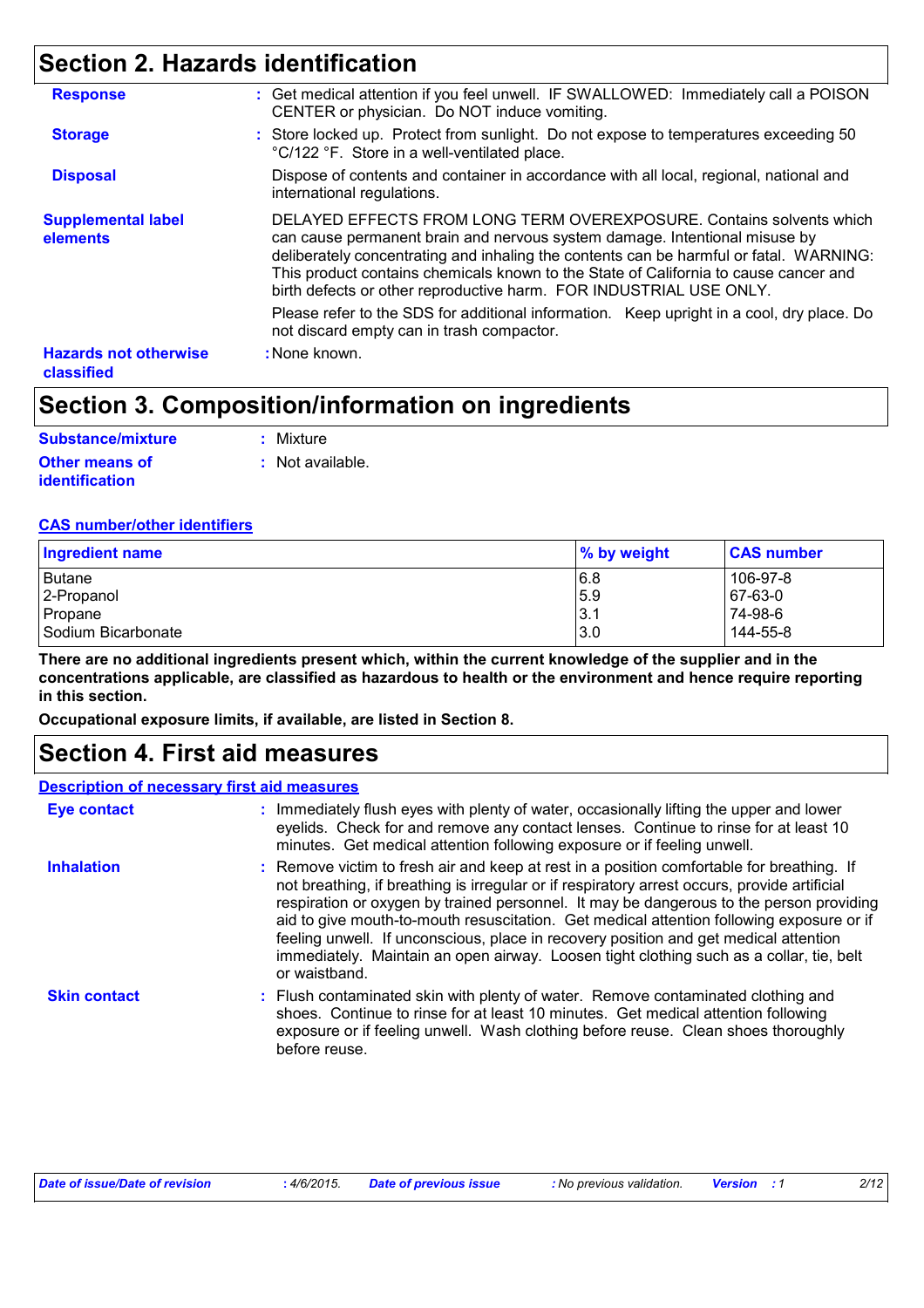# **Section 4. First aid measures**

| <b>Ingestion</b>                                   | : Get medical attention immediately. Call a poison center or physician. Wash out mouth<br>with water. Remove dentures if any. Remove victim to fresh air and keep at rest in a<br>position comfortable for breathing. If material has been swallowed and the exposed<br>person is conscious, give small quantities of water to drink. Stop if the exposed person<br>feels sick as vomiting may be dangerous. Aspiration hazard if swallowed. Can enter<br>lungs and cause damage. Do not induce vomiting. If vomiting occurs, the head should<br>be kept low so that vomit does not enter the lungs. Never give anything by mouth to an<br>unconscious person. If unconscious, place in recovery position and get medical<br>attention immediately. Maintain an open airway. Loosen tight clothing such as a collar,<br>tie, belt or waistband. |
|----------------------------------------------------|-------------------------------------------------------------------------------------------------------------------------------------------------------------------------------------------------------------------------------------------------------------------------------------------------------------------------------------------------------------------------------------------------------------------------------------------------------------------------------------------------------------------------------------------------------------------------------------------------------------------------------------------------------------------------------------------------------------------------------------------------------------------------------------------------------------------------------------------------|
| Most important symptoms/effects, acute and delayed |                                                                                                                                                                                                                                                                                                                                                                                                                                                                                                                                                                                                                                                                                                                                                                                                                                                 |
| <b>Potential acute health effects</b>              |                                                                                                                                                                                                                                                                                                                                                                                                                                                                                                                                                                                                                                                                                                                                                                                                                                                 |
| <b>Eye contact</b>                                 | : No known significant effects or critical hazards.                                                                                                                                                                                                                                                                                                                                                                                                                                                                                                                                                                                                                                                                                                                                                                                             |
| <b>Inhalation</b>                                  | : No known significant effects or critical hazards.                                                                                                                                                                                                                                                                                                                                                                                                                                                                                                                                                                                                                                                                                                                                                                                             |
| <b>Skin contact</b>                                | : No known significant effects or critical hazards.                                                                                                                                                                                                                                                                                                                                                                                                                                                                                                                                                                                                                                                                                                                                                                                             |
| <b>Ingestion</b>                                   | : May be fatal if swallowed and enters airways.                                                                                                                                                                                                                                                                                                                                                                                                                                                                                                                                                                                                                                                                                                                                                                                                 |
| <b>Over-exposure signs/symptoms</b>                |                                                                                                                                                                                                                                                                                                                                                                                                                                                                                                                                                                                                                                                                                                                                                                                                                                                 |
| <b>Eye contact</b>                                 | : Adverse symptoms may include the following:<br>irritation<br>redness                                                                                                                                                                                                                                                                                                                                                                                                                                                                                                                                                                                                                                                                                                                                                                          |
| <b>Inhalation</b>                                  | : Adverse symptoms may include the following:<br>respiratory tract irritation<br>coughing                                                                                                                                                                                                                                                                                                                                                                                                                                                                                                                                                                                                                                                                                                                                                       |
| <b>Skin contact</b>                                | : No specific data.                                                                                                                                                                                                                                                                                                                                                                                                                                                                                                                                                                                                                                                                                                                                                                                                                             |
| <b>Ingestion</b>                                   | : Adverse symptoms may include the following:<br>nausea or vomiting                                                                                                                                                                                                                                                                                                                                                                                                                                                                                                                                                                                                                                                                                                                                                                             |
|                                                    | Indication of immediate medical attention and special treatment needed, if necessary                                                                                                                                                                                                                                                                                                                                                                                                                                                                                                                                                                                                                                                                                                                                                            |
| <b>Notes to physician</b>                          | : Treat symptomatically. Contact poison treatment specialist immediately if large<br>quantities have been ingested or inhaled.                                                                                                                                                                                                                                                                                                                                                                                                                                                                                                                                                                                                                                                                                                                  |
| <b>Specific treatments</b>                         | : No specific treatment.                                                                                                                                                                                                                                                                                                                                                                                                                                                                                                                                                                                                                                                                                                                                                                                                                        |
| <b>Protection of first-aiders</b>                  | : No action shall be taken involving any personal risk or without suitable training. It may<br>be dangerous to the person providing aid to give mouth-to-mouth resuscitation.                                                                                                                                                                                                                                                                                                                                                                                                                                                                                                                                                                                                                                                                   |
| See toxicological information (Section 11)         |                                                                                                                                                                                                                                                                                                                                                                                                                                                                                                                                                                                                                                                                                                                                                                                                                                                 |

# **Section 5. Fire-fighting measures**

| <b>Extinguishing media</b>                           |                                                                                                                                                                                                                                                                                                                                                                                                                                                     |
|------------------------------------------------------|-----------------------------------------------------------------------------------------------------------------------------------------------------------------------------------------------------------------------------------------------------------------------------------------------------------------------------------------------------------------------------------------------------------------------------------------------------|
| <b>Suitable extinguishing</b><br>media               | : Use an extinguishing agent suitable for the surrounding fire.                                                                                                                                                                                                                                                                                                                                                                                     |
| <b>Unsuitable extinguishing</b><br>media             | $:$ None known.                                                                                                                                                                                                                                                                                                                                                                                                                                     |
| <b>Specific hazards arising</b><br>from the chemical | Extremely flammable aerosol. In a fire or if heated, a pressure increase will occur and<br>the container may burst, with the risk of a subsequent explosion. Gas may accumulate<br>in low or confined areas or travel a considerable distance to a source of ignition and<br>flash back, causing fire or explosion. Bursting aerosol containers may be propelled from<br>a fire at high speed. Runoff to sewer may create fire or explosion hazard. |
| <b>Hazardous thermal</b><br>decomposition products   | Decomposition products may include the following materials:<br>carbon dioxide<br>carbon monoxide<br>metal oxide/oxides                                                                                                                                                                                                                                                                                                                              |
| Date of issue/Date of revision                       | 3/12<br>:4/6/2015.<br><b>Date of previous issue</b><br>: No previous validation.<br><b>Version</b><br>- 1                                                                                                                                                                                                                                                                                                                                           |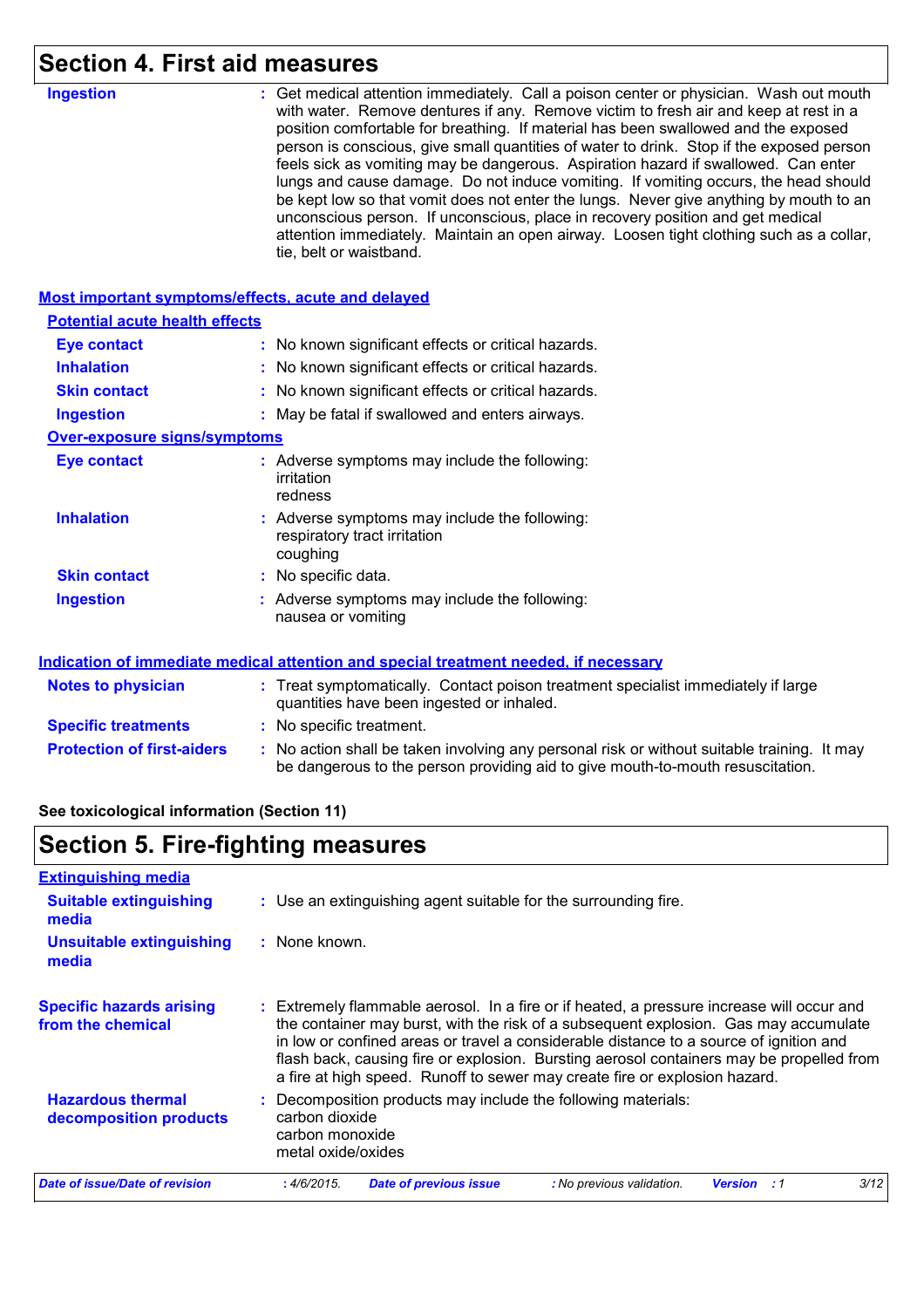## **Section 5. Fire-fighting measures**

| <b>Special protective actions</b><br>for fire-fighters   | : Promptly isolate the scene by removing all persons from the vicinity of the incident if<br>there is a fire. No action shall be taken involving any personal risk or without suitable<br>training. Move containers from fire area if this can be done without risk. Use water<br>spray to keep fire-exposed containers cool. |
|----------------------------------------------------------|-------------------------------------------------------------------------------------------------------------------------------------------------------------------------------------------------------------------------------------------------------------------------------------------------------------------------------|
| <b>Special protective</b><br>equipment for fire-fighters | : Fire-fighters should wear appropriate protective equipment and self-contained breathing<br>apparatus (SCBA) with a full face-piece operated in positive pressure mode.                                                                                                                                                      |

## **Section 6. Accidental release measures**

|                                                              |    | Personal precautions, protective equipment and emergency procedures                                                                                                                                                                                                                                                                                                                                                                                                                                                                                                                                                                                                                                                                                                              |
|--------------------------------------------------------------|----|----------------------------------------------------------------------------------------------------------------------------------------------------------------------------------------------------------------------------------------------------------------------------------------------------------------------------------------------------------------------------------------------------------------------------------------------------------------------------------------------------------------------------------------------------------------------------------------------------------------------------------------------------------------------------------------------------------------------------------------------------------------------------------|
| For non-emergency<br>personnel                               |    | : No action shall be taken involving any personal risk or without suitable training.<br>Evacuate surrounding areas. Keep unnecessary and unprotected personnel from<br>entering. In the case of aerosols being ruptured, care should be taken due to the rapid<br>escape of the pressurized contents and propellant. If a large number of containers are<br>ruptured, treat as a bulk material spillage according to the instructions in the clean-up<br>section. Do not touch or walk through spilled material. Shut off all ignition sources. No<br>flares, smoking or flames in hazard area. Avoid breathing vapor or mist. Provide<br>adequate ventilation. Wear appropriate respirator when ventilation is inadequate. Put<br>on appropriate personal protective equipment. |
| For emergency responders                                     | ÷. | If specialised clothing is required to deal with the spillage, take note of any information in<br>Section 8 on suitable and unsuitable materials. See also the information in "For non-<br>emergency personnel".                                                                                                                                                                                                                                                                                                                                                                                                                                                                                                                                                                 |
| <b>Environmental precautions</b>                             |    | : Avoid dispersal of spilled material and runoff and contact with soil, waterways, drains<br>and sewers. Inform the relevant authorities if the product has caused environmental<br>pollution (sewers, waterways, soil or air).                                                                                                                                                                                                                                                                                                                                                                                                                                                                                                                                                  |
| <b>Methods and materials for containment and cleaning up</b> |    |                                                                                                                                                                                                                                                                                                                                                                                                                                                                                                                                                                                                                                                                                                                                                                                  |
| <b>Small spill</b>                                           |    | : Stop leak if without risk. Move containers from spill area. Use spark-proof tools and<br>explosion-proof equipment. Dilute with water and mop up if water-soluble. Alternatively,<br>or if water-insoluble, absorb with an inert dry material and place in an appropriate waste<br>disposal container. Dispose of via a licensed waste disposal contractor.                                                                                                                                                                                                                                                                                                                                                                                                                    |

| <b>Large spill</b> | : Stop leak if without risk. Move containers from spill area. Use spark-proof tools and<br>explosion-proof equipment. Approach release from upwind. Prevent entry into sewers,<br>water courses, basements or confined areas. Wash spillages into an effluent treatment<br>plant or proceed as follows. Contain and collect spillage with non-combustible,<br>absorbent material e.g. sand, earth, vermiculite or diatomaceous earth and place in<br>container for disposal according to local regulations (see Section 13). Dispose of via a<br>licensed waste disposal contractor. Contaminated absorbent material may pose the<br>same hazard as the spilled product. Note: see Section 1 for emergency contact<br>information and Section 13 for waste disposal. |
|--------------------|----------------------------------------------------------------------------------------------------------------------------------------------------------------------------------------------------------------------------------------------------------------------------------------------------------------------------------------------------------------------------------------------------------------------------------------------------------------------------------------------------------------------------------------------------------------------------------------------------------------------------------------------------------------------------------------------------------------------------------------------------------------------|
|                    |                                                                                                                                                                                                                                                                                                                                                                                                                                                                                                                                                                                                                                                                                                                                                                      |

### **Section 7. Handling and storage**

#### **Precautions for safe handling**

| <b>Protective measures</b> | : Put on appropriate personal protective equipment (see Section 8). Pressurized<br>container: protect from sunlight and do not expose to temperatures exceeding 50°C. Do<br>not pierce or burn, even after use. Do not breathe vapor or mist. Do not swallow.<br>Avoid contact with eyes, skin and clothing. Avoid breathing gas. Use only with<br>adequate ventilation. Wear appropriate respirator when ventilation is inadequate. Store<br>and use away from heat, sparks, open flame or any other ignition source. Use<br>explosion-proof electrical (ventilating, lighting and material handling) equipment. Use<br>only non-sparking tools. Empty containers retain product residue and can be hazardous. |
|----------------------------|-----------------------------------------------------------------------------------------------------------------------------------------------------------------------------------------------------------------------------------------------------------------------------------------------------------------------------------------------------------------------------------------------------------------------------------------------------------------------------------------------------------------------------------------------------------------------------------------------------------------------------------------------------------------------------------------------------------------|
|                            |                                                                                                                                                                                                                                                                                                                                                                                                                                                                                                                                                                                                                                                                                                                 |

|  | <b>Date of issue/Date of revision</b> | 4/6/2015 | Date of previous issue | : No previous validation. | <b>Version</b> : 1 | 4/12 |
|--|---------------------------------------|----------|------------------------|---------------------------|--------------------|------|
|--|---------------------------------------|----------|------------------------|---------------------------|--------------------|------|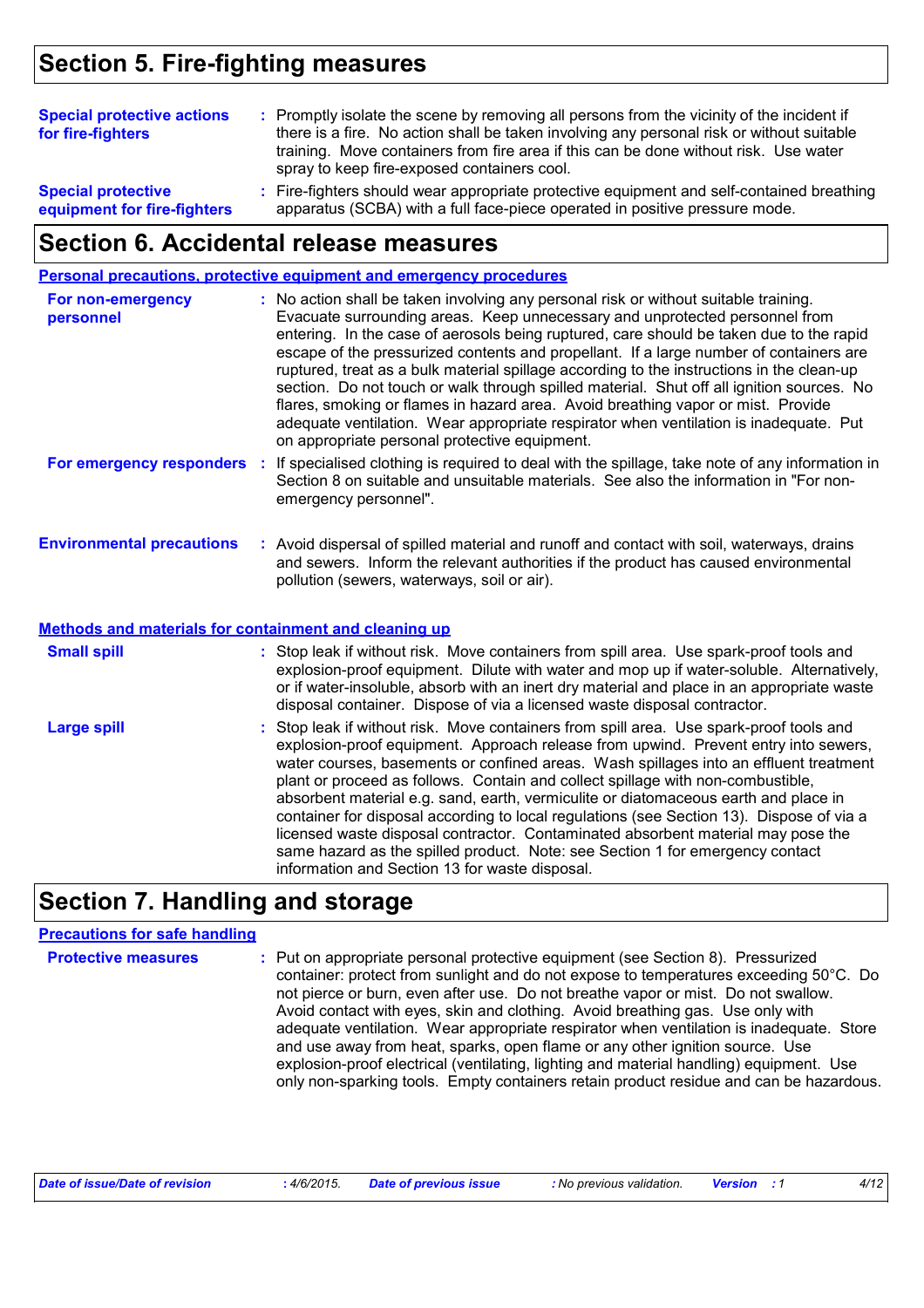# **Section 7. Handling and storage**

| <b>Advice on general</b><br>occupational hygiene                                 |    | : Eating, drinking and smoking should be prohibited in areas where this material is<br>handled, stored and processed. Workers should wash hands and face before eating,<br>drinking and smoking. Remove contaminated clothing and protective equipment before<br>entering eating areas. See also Section 8 for additional information on hygiene<br>measures. |
|----------------------------------------------------------------------------------|----|---------------------------------------------------------------------------------------------------------------------------------------------------------------------------------------------------------------------------------------------------------------------------------------------------------------------------------------------------------------|
| <b>Conditions for safe storage,</b><br>including any<br><b>incompatibilities</b> | ÷. | Store in accordance with local regulations. Store away from direct sunlight in a dry, cool<br>and well-ventilated area, away from incompatible materials (see Section 10) and food<br>and drink. Protect from sunlight. Store locked up. Eliminate all ignition sources. Use<br>appropriate containment to avoid environmental contamination.                 |

## **Section 8. Exposure controls/personal protection**

#### **Control parameters**

#### **Occupational exposure limits**

| <b>Ingredient name</b> | <b>Exposure limits</b>                    |
|------------------------|-------------------------------------------|
| <b>Butane</b>          | NIOSH REL (United States, 10/2013).       |
|                        | TWA: 800 ppm 10 hours.                    |
|                        | TWA: 1900 mg/m <sup>3</sup> 10 hours.     |
|                        | <b>ACGIH TLV (United States, 4/2014).</b> |
|                        | STEL: 1000 ppm 15 minutes.                |
| 2-Propanol             | <b>ACGIH TLV (United States, 4/2014).</b> |
|                        | TWA: 200 ppm 8 hours.                     |
|                        | STEL: 400 ppm 15 minutes.                 |
|                        | NIOSH REL (United States, 10/2013).       |
|                        | TWA: 400 ppm 10 hours.                    |
|                        | TWA: 980 mg/m <sup>3</sup> 10 hours.      |
|                        | STEL: 500 ppm 15 minutes.                 |
|                        | STEL: 1225 mg/m <sup>3</sup> 15 minutes.  |
|                        | OSHA PEL (United States, 2/2013).         |
|                        | TWA: 400 ppm 8 hours.                     |
|                        | TWA: 980 mg/m <sup>3</sup> 8 hours.       |
| Propane                | NIOSH REL (United States, 10/2013).       |
|                        | TWA: 1000 ppm 10 hours.                   |
|                        | TWA: 1800 mg/m <sup>3</sup> 10 hours.     |
|                        | OSHA PEL (United States, 2/2013).         |
|                        | TWA: 1000 ppm 8 hours.                    |
|                        | TWA: 1800 mg/m <sup>3</sup> 8 hours.      |

| <b>Appropriate engineering</b><br><b>controls</b> | : Use only with adequate ventilation. If user operations generate dust, fumes, gas, vapor<br>or mist, use process enclosures, local exhaust ventilation or other engineering controls<br>to keep worker exposure to airborne contaminants below any recommended or statutory<br>limits. The engineering controls also need to keep gas, vapor or dust concentrations<br>below any lower explosive limits. Use explosion-proof ventilation equipment. |
|---------------------------------------------------|------------------------------------------------------------------------------------------------------------------------------------------------------------------------------------------------------------------------------------------------------------------------------------------------------------------------------------------------------------------------------------------------------------------------------------------------------|
| <b>Environmental exposure</b><br><b>controls</b>  | : Emissions from ventilation or work process equipment should be checked to ensure<br>they comply with the requirements of environmental protection legislation. In some<br>cases, fume scrubbers, filters or engineering modifications to the process equipment<br>will be necessary to reduce emissions to acceptable levels.                                                                                                                      |
| <b>Individual protection measures</b>             |                                                                                                                                                                                                                                                                                                                                                                                                                                                      |
| <b>Hygiene measures</b>                           | : Wash hands, forearms and face thoroughly after handling chemical products, before<br>eating, smoking and using the lavatory and at the end of the working period.<br>Appropriate techniques should be used to remove potentially contaminated clothing.<br>Wash contaminated clothing before reusing. Ensure that eyewash stations and safety<br>showers are close to the workstation location.                                                    |

| Date of issue/Date of revision<br>4/6/2015. | <b>Date of previous issue</b> | : No previous validation. | <b>Version</b> : 1 | 5/12 |
|---------------------------------------------|-------------------------------|---------------------------|--------------------|------|
|---------------------------------------------|-------------------------------|---------------------------|--------------------|------|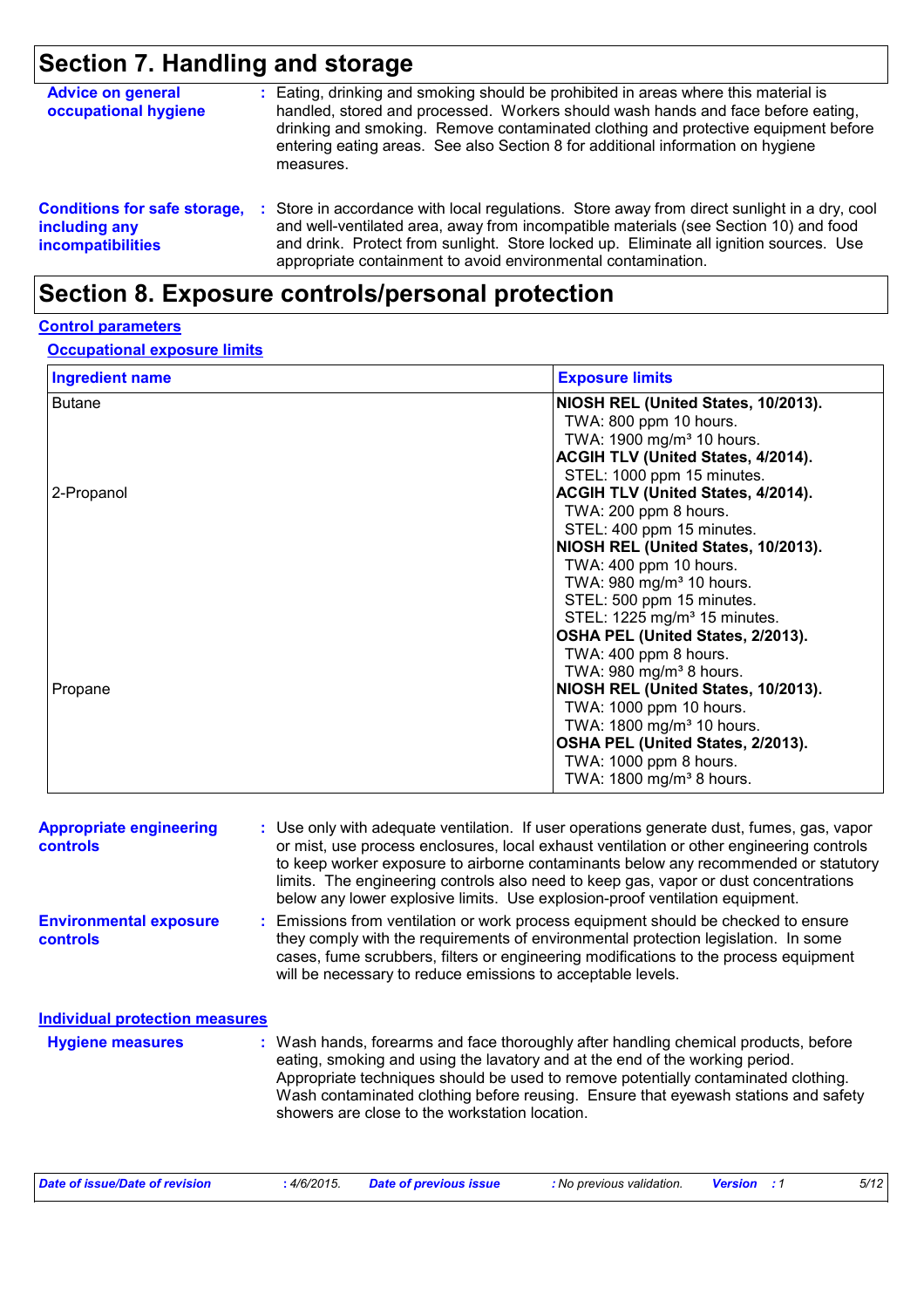# **Section 8. Exposure controls/personal protection**

| <b>Eye/face protection</b>    | : Safety eyewear complying with an approved standard should be used when a risk<br>assessment indicates this is necessary to avoid exposure to liquid splashes, mists,<br>gases or dusts. If contact is possible, the following protection should be worn, unless<br>the assessment indicates a higher degree of protection: safety glasses with side-<br>shields.                                                                                                                                                                                                                                                     |
|-------------------------------|------------------------------------------------------------------------------------------------------------------------------------------------------------------------------------------------------------------------------------------------------------------------------------------------------------------------------------------------------------------------------------------------------------------------------------------------------------------------------------------------------------------------------------------------------------------------------------------------------------------------|
| <b>Skin protection</b>        |                                                                                                                                                                                                                                                                                                                                                                                                                                                                                                                                                                                                                        |
| <b>Hand protection</b>        | : Chemical-resistant, impervious gloves complying with an approved standard should be<br>worn at all times when handling chemical products if a risk assessment indicates this is<br>necessary. Considering the parameters specified by the glove manufacturer, check<br>during use that the gloves are still retaining their protective properties. It should be<br>noted that the time to breakthrough for any glove material may be different for different<br>glove manufacturers. In the case of mixtures, consisting of several substances, the<br>protection time of the gloves cannot be accurately estimated. |
| <b>Body protection</b>        | : Personal protective equipment for the body should be selected based on the task being<br>performed and the risks involved and should be approved by a specialist before<br>handling this product. When there is a risk of ignition from static electricity, wear anti-<br>static protective clothing. For the greatest protection from static discharges, clothing<br>should include anti-static overalls, boots and gloves.                                                                                                                                                                                         |
| <b>Other skin protection</b>  | : Appropriate footwear and any additional skin protection measures should be selected<br>based on the task being performed and the risks involved and should be approved by a<br>specialist before handling this product.                                                                                                                                                                                                                                                                                                                                                                                              |
| <b>Respiratory protection</b> | : Use a properly fitted, air-purifying or air-fed respirator complying with an approved<br>standard if a risk assessment indicates this is necessary. Respirator selection must be<br>based on known or anticipated exposure levels, the hazards of the product and the safe<br>working limits of the selected respirator.                                                                                                                                                                                                                                                                                             |

# **Section 9. Physical and chemical properties**

| <b>Appearance</b> |
|-------------------|
|-------------------|

| <b>Date of issue/Date of revision</b>           |             | : 4/6/2015.                   | <b>Date of previous issue</b>                                                                                                           | : No previous validation.                                 | <b>Version</b> | $\cdot$ :1 | 6/12 |
|-------------------------------------------------|-------------|-------------------------------|-----------------------------------------------------------------------------------------------------------------------------------------|-----------------------------------------------------------|----------------|------------|------|
| <b>Type of aerosol</b>                          | : Spray     |                               |                                                                                                                                         |                                                           |                |            |      |
| <b>Aerosol product</b>                          |             |                               |                                                                                                                                         |                                                           |                |            |      |
| <b>Viscosity</b>                                |             |                               | : Kinematic (room temperature): $< 0.07$ cm <sup>2</sup> /s ( $< 7$ cSt)<br>Kinematic (40°C (104°F)): <0.07 cm <sup>2</sup> /s (<7 cSt) |                                                           |                |            |      |
| <b>Decomposition temperature</b>                |             | : Not available.              |                                                                                                                                         |                                                           |                |            |      |
| <b>Auto-ignition temperature</b>                |             | : Not available.              |                                                                                                                                         |                                                           |                |            |      |
| octanol/water                                   |             |                               |                                                                                                                                         |                                                           |                |            |      |
| <b>Partition coefficient: n-</b>                |             | : Not available.              |                                                                                                                                         |                                                           |                |            |      |
| <b>Solubility</b>                               |             | : Not available.              |                                                                                                                                         |                                                           |                |            |      |
| <b>Relative density</b>                         | : 0.92      |                               |                                                                                                                                         |                                                           |                |            |      |
| <b>Vapor density</b>                            |             | : 1 [Air = 1]                 |                                                                                                                                         |                                                           |                |            |      |
| <b>Vapor pressure</b>                           |             |                               | : 13.5 kPa (101.325 mm Hg) [at 20°C]                                                                                                    |                                                           |                |            |      |
| Lower and upper explosive<br>(flammable) limits |             | : Lower: 1.9%<br>Upper: 12.7% |                                                                                                                                         |                                                           |                |            |      |
| <b>Flammability (solid, gas)</b>                |             | : Not available.              |                                                                                                                                         |                                                           |                |            |      |
| <b>Evaporation rate</b>                         |             | $: 1.44$ (butyl acetate = 1)  |                                                                                                                                         |                                                           |                |            |      |
| <b>Flash point</b>                              |             |                               |                                                                                                                                         | : Closed cup: -29°C (-20.2°F) [Pensky-Martens Closed Cup] |                |            |      |
| <b>Boiling point</b>                            |             | : Not available.              |                                                                                                                                         |                                                           |                |            |      |
| <b>Melting point</b>                            |             | : Not available.              |                                                                                                                                         |                                                           |                |            |      |
| pH                                              | : 7         |                               |                                                                                                                                         |                                                           |                |            |      |
| <b>Odor threshold</b>                           |             | : Not available.              |                                                                                                                                         |                                                           |                |            |      |
| <b>Odor</b>                                     |             | : Not available.              |                                                                                                                                         |                                                           |                |            |      |
| <b>Color</b>                                    |             | : Not available.              |                                                                                                                                         |                                                           |                |            |      |
| <b>Physical state</b>                           | $:$ Liquid. |                               |                                                                                                                                         |                                                           |                |            |      |
|                                                 |             |                               |                                                                                                                                         |                                                           |                |            |      |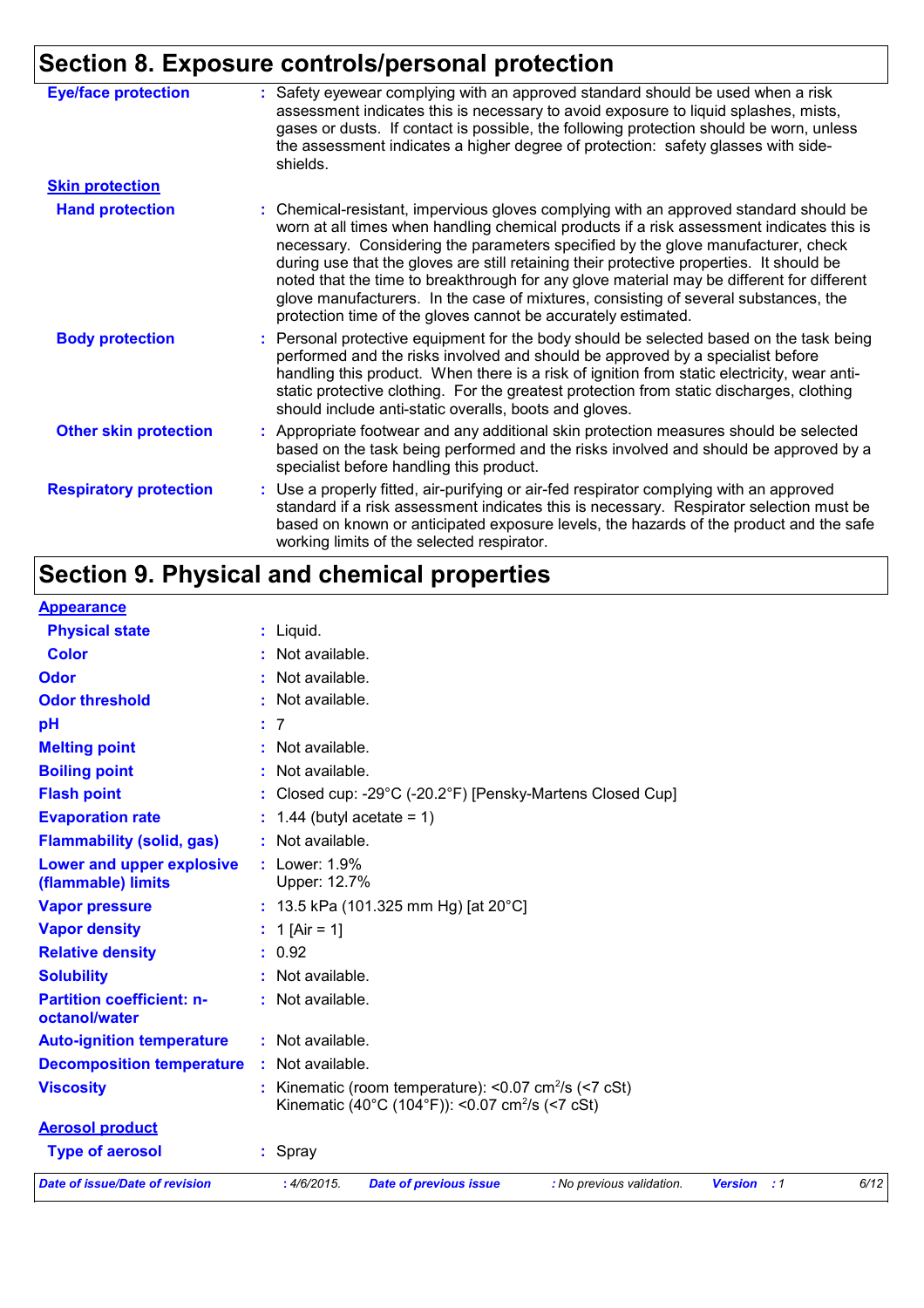### **Section 9. Physical and chemical properties**

**Heat of combustion :** 0.000006056 kJ/g

### **Section 10. Stability and reactivity**

| <b>Reactivity</b>                                   | : No specific test data related to reactivity available for this product or its ingredients.              |
|-----------------------------------------------------|-----------------------------------------------------------------------------------------------------------|
| <b>Chemical stability</b>                           | : The product is stable.                                                                                  |
| <b>Possibility of hazardous</b><br><b>reactions</b> | : Under normal conditions of storage and use, hazardous reactions will not occur.                         |
| <b>Conditions to avoid</b>                          | : Avoid all possible sources of ignition (spark or flame).                                                |
| <b>Incompatible materials</b>                       | : No specific data.                                                                                       |
| <b>Hazardous decomposition</b><br>products          | : Under normal conditions of storage and use, hazardous decomposition products should<br>not be produced. |
|                                                     |                                                                                                           |

## **Section 11. Toxicological information**

#### **Information on toxicological effects**

#### **Acute toxicity**

| <b>Product/ingredient name</b> | <b>Result</b>         | <b>Species</b> | <b>Dose</b>                | <b>Exposure</b> |
|--------------------------------|-----------------------|----------------|----------------------------|-----------------|
| <b>Butane</b>                  | LC50 Inhalation Vapor | Rat            | $658000$ mg/m <sup>3</sup> | 14 hours        |
| 2-Propanol                     | ILD50 Dermal          | Rabbit         | 12800 mg/kg                |                 |
|                                | ILD50 Oral            | Rat            | 5000 mg/kg                 |                 |
| I Sodium Bicarbonate           | LD50 Oral             | Rat            | $ 4220 \text{ mg/kg} $     |                 |

#### **Irritation/Corrosion**

| <b>Product/ingredient name</b> | <b>Result</b>            | <b>Species</b> | <b>Score</b> | <b>Exposure</b> | <b>Observation</b>       |
|--------------------------------|--------------------------|----------------|--------------|-----------------|--------------------------|
| 2-Propanol                     | Eyes - Moderate irritant | Rabbit         |              | 24 hours 100    |                          |
|                                |                          | Rabbit         |              | milligrams      |                          |
|                                | Eyes - Moderate irritant |                |              | 10 milligrams   |                          |
|                                | Eyes - Severe irritant   | Rabbit         |              | 100             | $\overline{\phantom{0}}$ |
|                                |                          |                |              | milligrams      |                          |
|                                | Skin - Mild irritant     | Rabbit         |              | 500             |                          |
|                                |                          |                |              | milligrams      |                          |
| Sodium Bicarbonate             | Eyes - Mild irritant     | l Rabbit       |              | 0.5 minutes     | $\overline{\phantom{a}}$ |
|                                |                          |                |              | 100             |                          |
|                                |                          |                |              | milligrams      |                          |
|                                | Skin - Mild irritant     | <b>Human</b>   |              | 72 hours 30     | $\overline{\phantom{a}}$ |
|                                |                          |                |              | milligrams      |                          |
|                                |                          |                |              | Intermittent    |                          |

#### **Sensitization**

Not available.

#### **Mutagenicity**

Not available.

#### **Carcinogenicity**

Not available.

#### **Classification**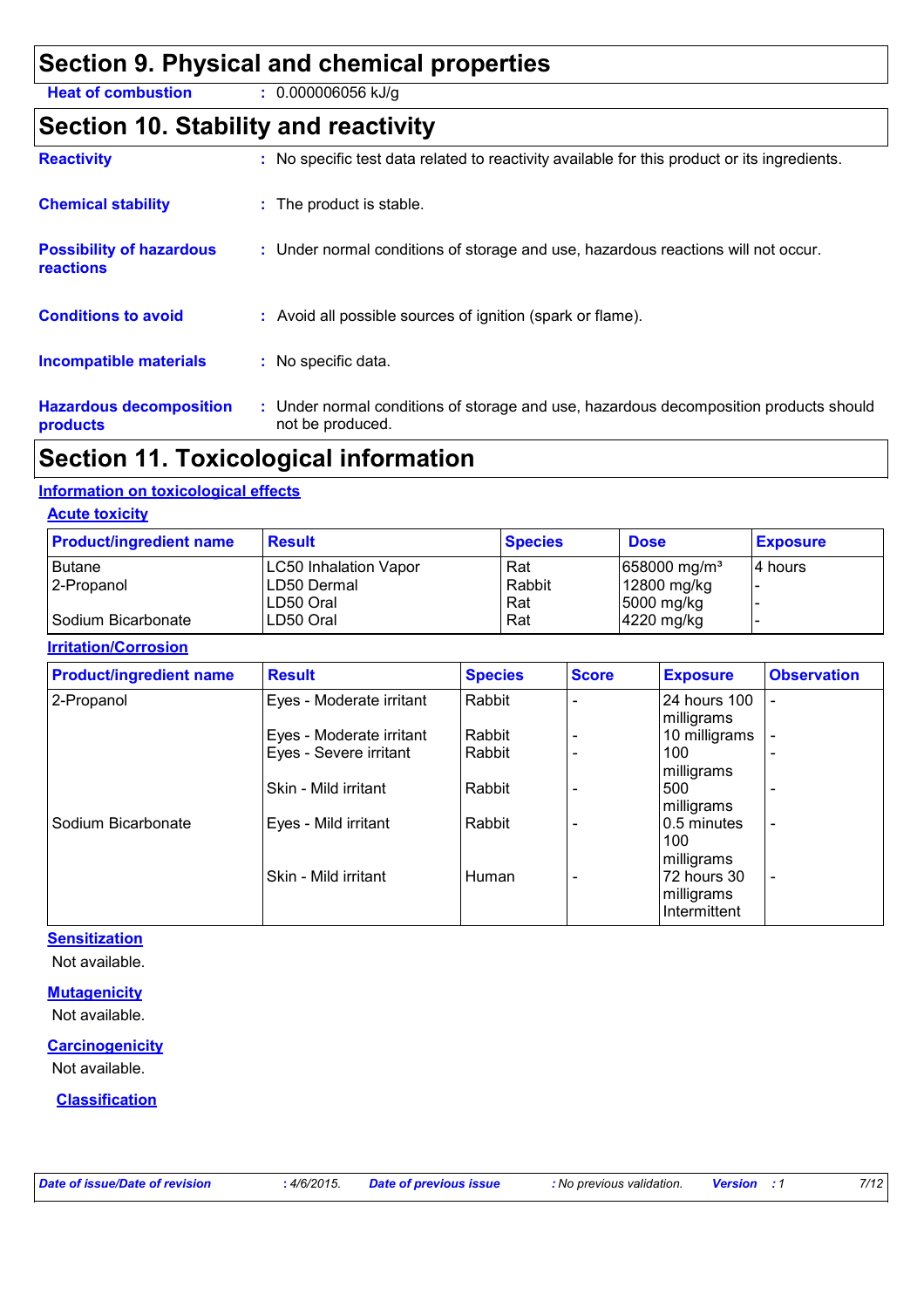## **Section 11. Toxicological information**

|                                     | . . |             |            |
|-------------------------------------|-----|-------------|------------|
| <b>Product/ingredient name OSHA</b> |     | <b>IARC</b> | <b>NTP</b> |
| 2-Propanol                          |     |             |            |

#### **Reproductive toxicity**

Not available.

#### **Teratogenicity**

Not available.

#### **Specific target organ toxicity (single exposure)**

| <b>Name</b>   | <b>Category</b> | <b>Route of</b><br>exposure | <b>Target organs</b>                                           |
|---------------|-----------------|-----------------------------|----------------------------------------------------------------|
| <b>Butane</b> | Category 3      | Not applicable.             | Respiratory tract<br>irritation and<br>Narcotic effects        |
| 2-Propanol    | Category 3      | Not applicable.             | <b>Respiratory tract</b><br>irritation and<br>Narcotic effects |
| Propane       | Category 3      | Not applicable.             | Respiratory tract<br>irritation and<br>Narcotic effects        |

#### **Specific target organ toxicity (repeated exposure)**

| <b>Name</b> | <b>Category</b> | <b>Route of</b><br><b>exposure</b> | <b>Target organs</b> |
|-------------|-----------------|------------------------------------|----------------------|
| Butane      | Category 2      | <b>Not determined</b>              | l Not determined     |
| 2-Propanol  | Category 2      | INot determined                    | I Not determined     |
| Propane     | Category 2      | INot determined                    | Not determined       |

#### **Aspiration hazard**

| <b>Name</b> | <b>Result</b>                         |
|-------------|---------------------------------------|
| l Butane    | <b>ASPIRATION HAZARD - Category 1</b> |
| Propane     | <b>ASPIRATION HAZARD - Category 1</b> |

| <b>Date of issue/Date of revision</b>                                               | : 4/6/2015.                              | <b>Date of previous issue</b>                       | : No previous validation. | <b>Version</b><br>$\cdot$ :1 | 8/12 |
|-------------------------------------------------------------------------------------|------------------------------------------|-----------------------------------------------------|---------------------------|------------------------------|------|
| <b>Ingestion</b>                                                                    | nausea or vomiting                       | : Adverse symptoms may include the following:       |                           |                              |      |
|                                                                                     |                                          |                                                     |                           |                              |      |
| <b>Skin contact</b>                                                                 | : No specific data.                      |                                                     |                           |                              |      |
|                                                                                     | respiratory tract irritation<br>coughing |                                                     |                           |                              |      |
| <b>Inhalation</b>                                                                   |                                          | : Adverse symptoms may include the following:       |                           |                              |      |
|                                                                                     | irritation<br>redness                    |                                                     |                           |                              |      |
| Eye contact                                                                         |                                          | : Adverse symptoms may include the following:       |                           |                              |      |
| <u>Symptoms related to the physical, chemical and toxicological characteristics</u> |                                          |                                                     |                           |                              |      |
|                                                                                     |                                          |                                                     |                           |                              |      |
| <b>Ingestion</b>                                                                    |                                          | : May be fatal if swallowed and enters airways.     |                           |                              |      |
| <b>Skin contact</b>                                                                 |                                          | : No known significant effects or critical hazards. |                           |                              |      |
| <b>Inhalation</b>                                                                   |                                          | : No known significant effects or critical hazards. |                           |                              |      |
| <b>Eye contact</b>                                                                  |                                          | : No known significant effects or critical hazards. |                           |                              |      |
| <b>Potential acute health effects</b>                                               |                                          |                                                     |                           |                              |      |
| <b>Information on the likely</b><br>routes of exposure                              | : Not available.                         |                                                     |                           |                              |      |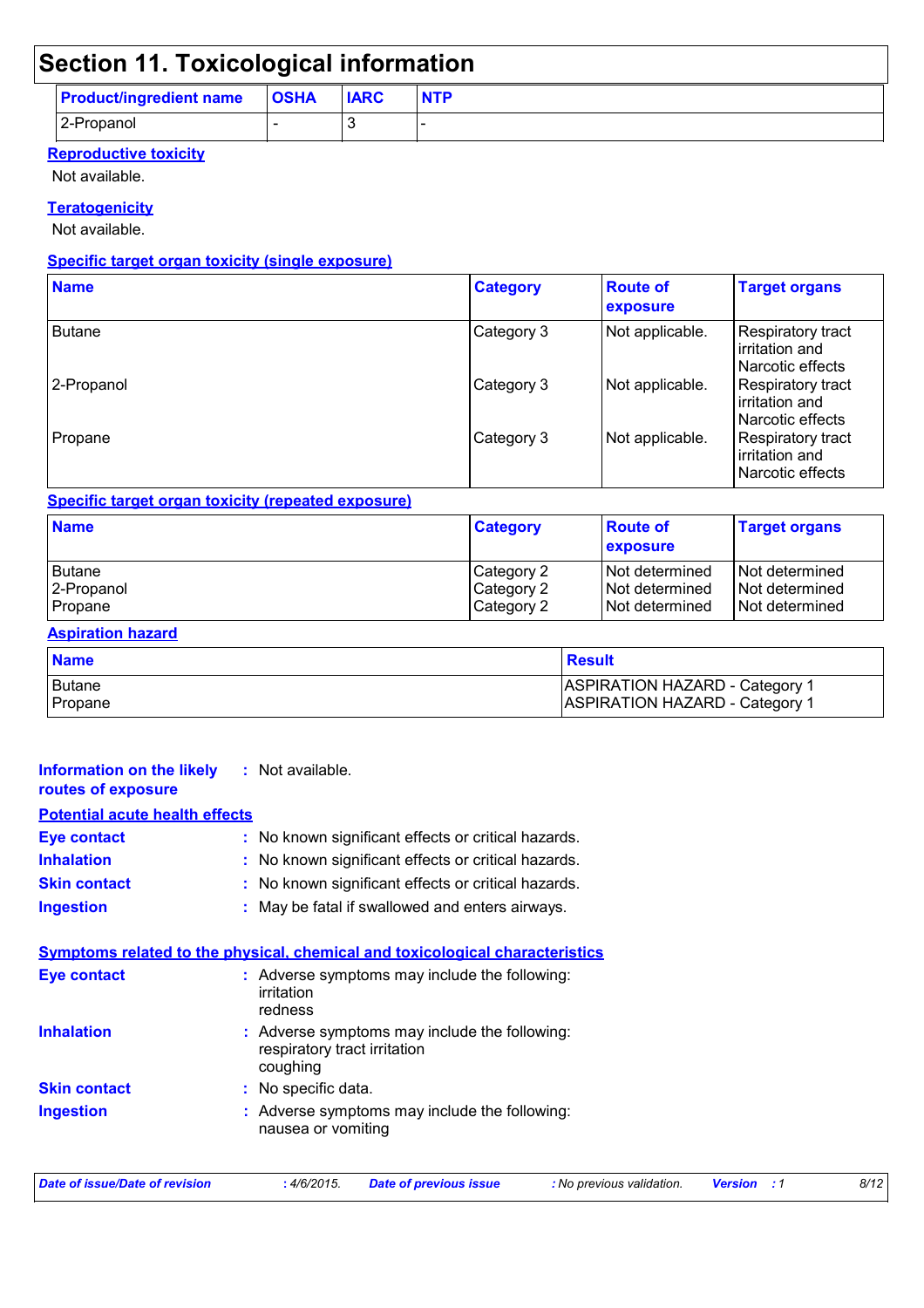|                                                   | Delayed and immediate effects and also chronic effects from short and long term exposure |
|---------------------------------------------------|------------------------------------------------------------------------------------------|
| <b>Short term exposure</b>                        |                                                                                          |
| <b>Potential immediate</b><br><b>effects</b>      | : Not available.                                                                         |
| <b>Potential delayed effects</b>                  | : Not available.                                                                         |
| <b>Long term exposure</b>                         |                                                                                          |
| <b>Potential immediate</b><br><b>effects</b>      | $:$ Not available.                                                                       |
| <b>Potential delayed effects : Not available.</b> |                                                                                          |
| <b>Potential chronic health effects</b>           |                                                                                          |
| Not available.                                    |                                                                                          |
| <b>General</b>                                    | : May cause damage to organs through prolonged or repeated exposure.                     |
| <b>Carcinogenicity</b>                            | : No known significant effects or critical hazards.                                      |
| <b>Mutagenicity</b>                               | : No known significant effects or critical hazards.                                      |
| <b>Teratogenicity</b>                             | : No known significant effects or critical hazards.                                      |
| <b>Developmental effects</b>                      | : No known significant effects or critical hazards.                                      |
| <b>Fertility effects</b>                          | : No known significant effects or critical hazards.                                      |

#### **Numerical measures of toxicity**

**Acute toxicity estimates**

| <b>Route</b> | <b>ATE value</b> |
|--------------|------------------|
| Oral         | 52884.9 mg/kg    |

## **Section 12. Ecological information**

#### **Toxicity**

| <b>Product/ingredient name</b> | <b>Result</b>                        | <b>Species</b>                         | <b>Exposure</b> |
|--------------------------------|--------------------------------------|----------------------------------------|-----------------|
| 2-Propanol                     | Acute LC50 1400000 µg/l Marine water | Crustaceans - Crangon crangon          | 48 hours        |
|                                | Acute LC50 4200 mg/l Fresh water     | Fish - Rasbora heteromorpha            | 96 hours        |
| Sodium Bicarbonate             | Acute EC50 650000 µg/l Fresh water   | Algae - Navicula seminulum             | 96 hours        |
|                                | Acute LC50 767.87 mg/l Marine water  | Crustaceans - Americamysis<br>bahia    | 48 hours        |
|                                | Acute LC50 7550 ppm Fresh water      | Fish - Gambusia affinis - Adult        | 196 hours       |
|                                | Chronic NOEC 576 mg/l Fresh water    | Daphnia - Daphnia magna -<br>l Neonate | 3 weeks         |

#### **Persistence and degradability**

| <b>Product/ingredient name</b> | <b>Aquatic half-life</b> | <b>Photolysis</b> | Biodegradability |
|--------------------------------|--------------------------|-------------------|------------------|
| 2-Propanol                     |                          |                   | Readily          |

#### **Bioaccumulative potential**

Not available.

| <b>Mobility in soil</b><br><b>Soil/water partition</b><br><b>coefficient (Koc)</b> | : Not available. |                                                     |                           |                    |      |
|------------------------------------------------------------------------------------|------------------|-----------------------------------------------------|---------------------------|--------------------|------|
| <b>Other adverse effects</b>                                                       |                  | : No known significant effects or critical hazards. |                           |                    |      |
| Date of issue/Date of revision                                                     | :4/6/2015.       | <b>Date of previous issue</b>                       | : No previous validation. | <b>Version</b> : 1 | 9/12 |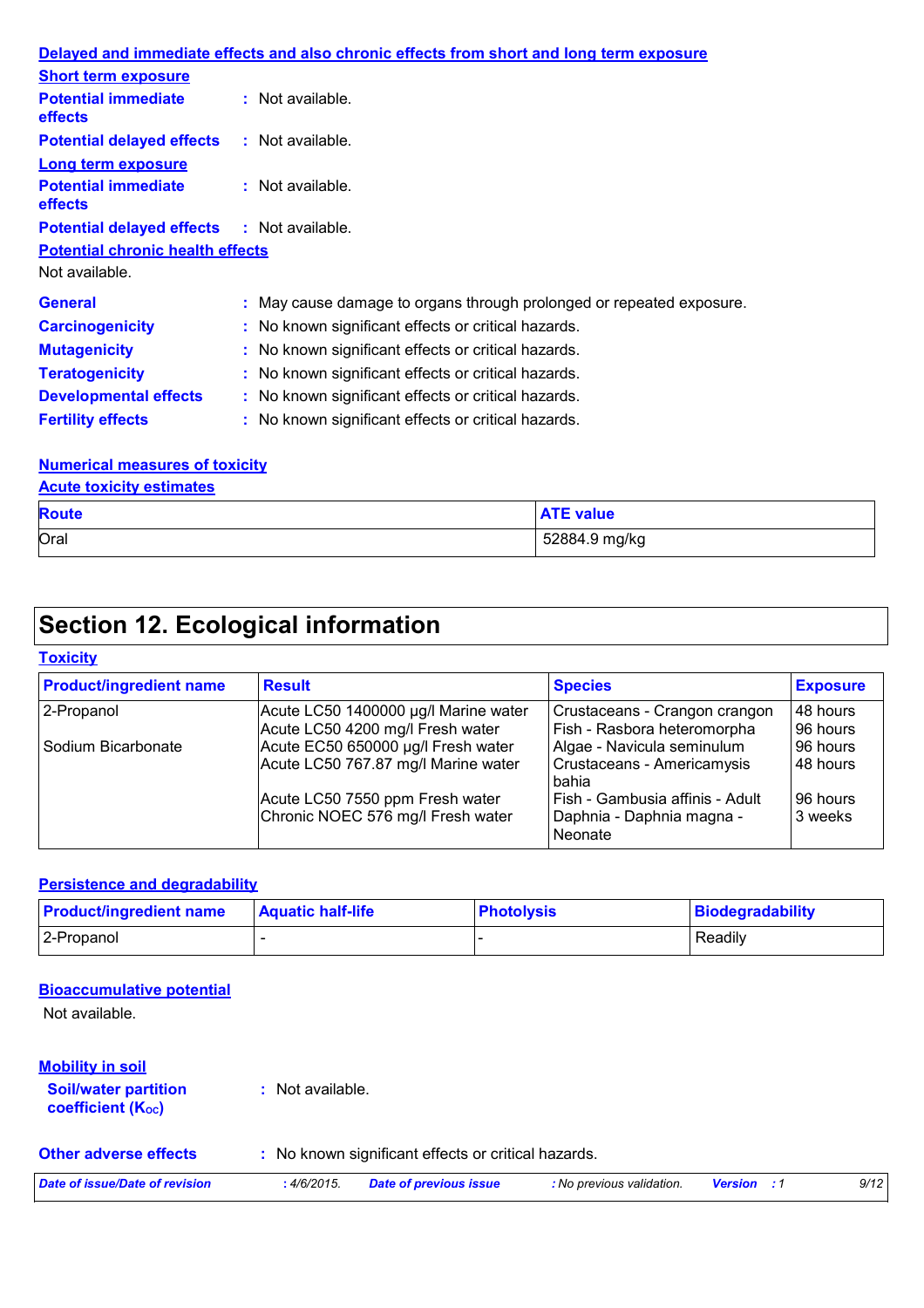### **Section 13. Disposal considerations**

#### **Disposal methods :**

The generation of waste should be avoided or minimized wherever possible. Disposal of this product, solutions and any by-products should at all times comply with the requirements of environmental protection and waste disposal legislation and any regional local authority requirements. Dispose of surplus and non-recyclable products via a licensed waste disposal contractor. Waste should not be disposed of untreated to the sewer unless fully compliant with the requirements of all authorities with jurisdiction. Waste packaging should be recycled. Incineration or landfill should only be considered when recycling is not feasible. This material and its container must be disposed of in a safe way. Empty containers or liners may retain some product residues. Do not puncture or incinerate container.

### **Section 14. Transport information**

|                                         | <b>DOT</b><br><b>Classification</b>                               | <b>TDG</b><br><b>Classification</b>                                      | <b>Mexico</b><br><b>Classification</b>    | <b>IATA</b>                                                       | <b>IMDG</b>                                                                      |
|-----------------------------------------|-------------------------------------------------------------------|--------------------------------------------------------------------------|-------------------------------------------|-------------------------------------------------------------------|----------------------------------------------------------------------------------|
| <b>UN number</b>                        | <b>UN1950</b>                                                     | <b>UN1950</b>                                                            | <b>UN1950</b>                             | <b>UN1950</b>                                                     | <b>UN1950</b>                                                                    |
| <b>UN proper</b><br>shipping name       | <b>AEROSOLS</b>                                                   | <b>AEROSOLS</b>                                                          | <b>AEROSOLS</b>                           | AEROSOLS,<br>flammable                                            | <b>AEROSOLS</b>                                                                  |
| <b>Transport</b><br>hazard class(es)    | 2.1<br>AMMABLE GA                                                 | 2.1<br><u>ئىللا</u>                                                      | 2.1                                       | 2.1                                                               | 2.1                                                                              |
| <b>Packing group</b>                    | $\overline{\phantom{a}}$                                          | $\overline{\phantom{a}}$                                                 |                                           |                                                                   |                                                                                  |
| <b>Environmental</b><br><b>hazards</b>  | No.                                                               | No.                                                                      | No.                                       | No.                                                               | No.                                                                              |
| <b>Additional</b><br><b>information</b> | <b>Special</b><br>provisions<br><b>LIMITED</b><br><b>QUANTITY</b> | <b>Special</b><br><u>provisions</u><br><b>LIMITED</b><br><b>QUANTITY</b> | <b>Special</b><br>provisions<br>(ERG#126) | <b>Special</b><br><u>provisions</u><br>LIMITED<br><b>QUANTITY</b> | <b>Emergency</b><br>schedules (EmS)<br><b>LIMITED</b><br>QUANTITY, F-D,<br>$S-U$ |

**Special precautions for user :** Multi-modal shipping descriptions are provided for informational purposes and do not consider container sizes. The presence of a shipping description for a particular mode of transport (sea, air, etc.), does not indicate that the product is packaged suitably for that mode of transport. All packaging must be reviewed for suitability prior to shipment, and compliance with the applicable regulations is the sole responsibility of the person offering the product for transport. People loading and unloading dangerous goods must be trained on all of the risks deriving from the substances and on all actions in case of emergency situations.

**Transport in bulk according :** Not available. **to Annex II of MARPOL 73/78 and the IBC Code**

## **Section 15. Regulatory information**

**U.S. Federal regulations :**

| Date of issue/Date of revision |  |  |
|--------------------------------|--|--|
|--------------------------------|--|--|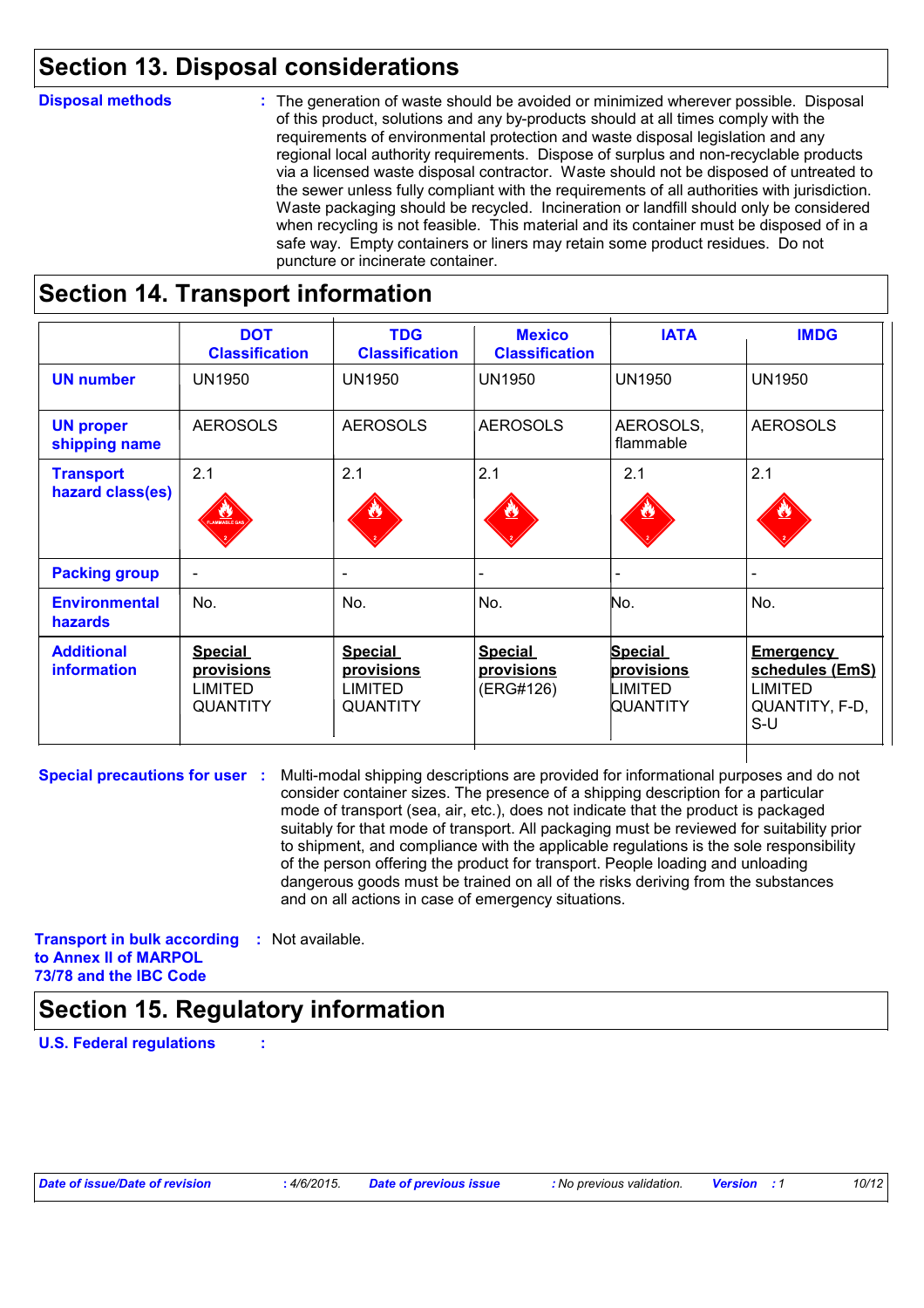#### **State regulations**

#### **California Prop. 65**

WARNING: This product contains chemicals known to the State of California to cause cancer and birth defects or other reproductive harm.

### **Section 16. Other information**

**Hazardous Material Information System (U.S.A.)**



**Caution: HMIS® ratings are based on a 0-4 rating scale, with 0 representing minimal hazards or risks, and 4 representing significant hazards or risks Although HMIS® ratings are not required on SDSs under 29 CFR 1910. 1200, the preparer may choose to provide them. HMIS® ratings are to be used with a fully implemented HMIS® program. HMIS® is a registered mark of the National Paint & Coatings Association (NPCA). HMIS® materials may be purchased exclusively from J. J. Keller (800) 327-6868.**

**The customer is responsible for determining the PPE code for this material.**

#### **Notice to reader**

**It is recommended that each customer or recipient of this Safety Data Sheet (SDS) study it carefully and consult resources, as necessary or appropriate, to become aware of and understand the data contained in this SDS and any hazards associated with the product. This information is provided in good faith and believed to be accurate as of the effective date herein. However, no warranty, express or implied, is given. The information presented here applies only to the product as shipped. The addition of any material can change the composition, hazards and risks of the product. Regulatory requirements are subject to change and may differ between various locations and jurisdictions. The customer/buyer/user is responsible to ensure that his activities comply with all country, federal, state, provincial or local laws. The conditions for use of the product are not under the control of the manufacturer; the customer/buyer/user is responsible to determine the conditions necessary for the safe use of this product. The customer/buyer/user should not use the product for any purpose other than the purpose shown in the applicable section of this SDS without first referring to the supplier and obtaining written handling instructions. Due to the proliferation of sources for information such as manufacturer-specific SDS, the manufacturer cannot be responsible for SDSs obtained from any other source.**